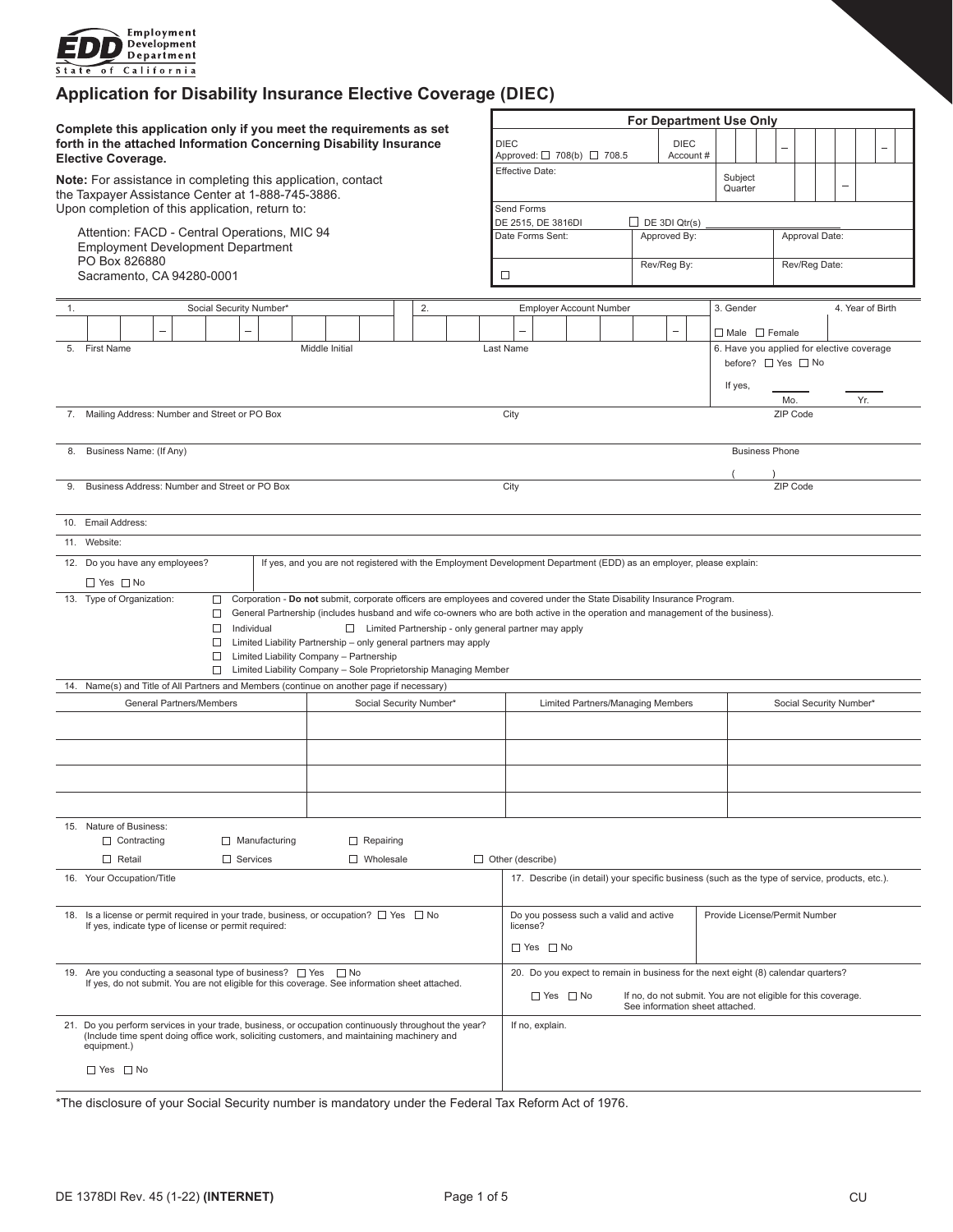|                                                                                                                                    | 22. How long have you performed services as a self-employed individual, partner, or member?<br>Year(s)<br>Month(s)                                                                                                                                                                                             |                                                                    |                                                                                                       |                                                                                                 |  |  |  |  |  |  |  |
|------------------------------------------------------------------------------------------------------------------------------------|----------------------------------------------------------------------------------------------------------------------------------------------------------------------------------------------------------------------------------------------------------------------------------------------------------------|--------------------------------------------------------------------|-------------------------------------------------------------------------------------------------------|-------------------------------------------------------------------------------------------------|--|--|--|--|--|--|--|
|                                                                                                                                    | If less than 1 year, give date business started / / /                                                                                                                                                                                                                                                          |                                                                    |                                                                                                       |                                                                                                 |  |  |  |  |  |  |  |
|                                                                                                                                    | 23. Do you perform your services under a written contract or agreement?<br>$\Box$ Yes (Please attach copy) or (Explain oral agreement in #32)<br>$\Box$ No                                                                                                                                                     |                                                                    |                                                                                                       |                                                                                                 |  |  |  |  |  |  |  |
|                                                                                                                                    | 24. Is the major part of your service(s) performed for any specific firm or individual?                                                                                                                                                                                                                        |                                                                    | If yes, identify the business name and address.                                                       |                                                                                                 |  |  |  |  |  |  |  |
|                                                                                                                                    | $\Box$ Yes $\Box$ No                                                                                                                                                                                                                                                                                           |                                                                    |                                                                                                       |                                                                                                 |  |  |  |  |  |  |  |
|                                                                                                                                    | 25. Have you previously worked as an employee for a firm for which you are now performing services?                                                                                                                                                                                                            |                                                                    | If yes, explain services performed as an employee.                                                    |                                                                                                 |  |  |  |  |  |  |  |
|                                                                                                                                    | $\Box$ Yes $\Box$ No                                                                                                                                                                                                                                                                                           |                                                                    |                                                                                                       |                                                                                                 |  |  |  |  |  |  |  |
|                                                                                                                                    | 26. If you are self-employed, and also an employee, do you receive the major part of your income from your self-employment?                                                                                                                                                                                    |                                                                    |                                                                                                       |                                                                                                 |  |  |  |  |  |  |  |
|                                                                                                                                    | □ Yes If yes, what percentage? _______<br>$\Box$ No If no, explain major source of remuneration.                                                                                                                                                                                                               |                                                                    |                                                                                                       |                                                                                                 |  |  |  |  |  |  |  |
|                                                                                                                                    | 27. If you were self-employed during the last two years, what was your net profit as shown on your IRS<br>If you have never filed a Schedule SE with the IRS, did you have net profit in excess of<br>Schedule SE, line 3?<br>\$4,600 last year?                                                               |                                                                    |                                                                                                       |                                                                                                 |  |  |  |  |  |  |  |
|                                                                                                                                    |                                                                                                                                                                                                                                                                                                                |                                                                    |                                                                                                       | $\Box$ Yes $\Box$ No                                                                            |  |  |  |  |  |  |  |
|                                                                                                                                    | Year<br>Net Profit<br>Year                                                                                                                                                                                                                                                                                     | Net Profit                                                         | per quarter?                                                                                          | If you have been in business for less than one year, did your average net profit exceed \$1,150 |  |  |  |  |  |  |  |
|                                                                                                                                    |                                                                                                                                                                                                                                                                                                                |                                                                    |                                                                                                       | $\Box$ Yes $\Box$ No                                                                            |  |  |  |  |  |  |  |
| If you just started a business, do you expect to earn a net profit of at least \$1,150 per quarter<br>through the end of the year? |                                                                                                                                                                                                                                                                                                                |                                                                    |                                                                                                       |                                                                                                 |  |  |  |  |  |  |  |
|                                                                                                                                    |                                                                                                                                                                                                                                                                                                                |                                                                    |                                                                                                       | □ Yes □ No                                                                                      |  |  |  |  |  |  |  |
|                                                                                                                                    | Please submit copies of your IRS Schedule SE for the last two years. If only in business one year, enter zero for the other year.                                                                                                                                                                              |                                                                    |                                                                                                       |                                                                                                 |  |  |  |  |  |  |  |
|                                                                                                                                    | If you answered no to all three questions, do not submit this application until you earn the required minimum net profit in your trade, business, or occupation.                                                                                                                                               |                                                                    |                                                                                                       |                                                                                                 |  |  |  |  |  |  |  |
|                                                                                                                                    | 28. Were you convicted of a misdemeanor and/or a felony under the California Unemployment Insurance Code (CUIC) during the last eight (8) calendar quarters? (See attached information sheet) □ Yes □ No                                                                                                       |                                                                    |                                                                                                       |                                                                                                 |  |  |  |  |  |  |  |
|                                                                                                                                    | 29. Are you presently unable to perform all your regular and customary services in connection with your trade, business, or occupation due to a disability or a family care, bonding, or military assist need?<br>(Do not file application if you are currently disabled.) □ Yes □ No                          |                                                                    |                                                                                                       |                                                                                                 |  |  |  |  |  |  |  |
|                                                                                                                                    | If yes, did you file a claim for benefits? $\Box$ Yes $\Box$ No                                                                                                                                                                                                                                                |                                                                    |                                                                                                       |                                                                                                 |  |  |  |  |  |  |  |
|                                                                                                                                    | 30. During the last three months, have you been off work due to a disability<br>or the need to care for a seriously ill family member, to bond with a new<br>child, or to participate in a qualifying event as a result of a family<br>member's military deployment to a foreign country? $\Box$ Yes $\Box$ No | If yes, did you file a claim for benefits?<br>$\Box$ Yes $\Box$ No | When did you resume your usual duties?<br>$\mathcal{I} = \mathcal{I}$ and $\mathcal{I} = \mathcal{I}$ |                                                                                                 |  |  |  |  |  |  |  |
|                                                                                                                                    | 31. On what date do you wish elective coverage to commence? Keep in mind that the commencement date of an elective coverage agreement shall not be prior to the first day of the calendar quarter in<br>which the application is filed, nor later than the first day of the following calendar quarter.        |                                                                    |                                                                                                       |                                                                                                 |  |  |  |  |  |  |  |
|                                                                                                                                    | First Day of Current Quarter<br>First Day of Next Quarter                                                                                                                                                                                                                                                      |                                                                    |                                                                                                       |                                                                                                 |  |  |  |  |  |  |  |

32. Additional Information (Use this space to more fully discuss the above questions).

#### **Declaration**

I, the undersigned, declare that the statements made on this application are true and correct to my best knowledge and belief. I understand that providing false information will result in denial or termination of coverage. I hereby elect and make application to have my services considered as employment subject to the [CUIC](http://leginfo.legislature.ca.gov/faces/codes.xhtml) for State Disability Insurance only. I hereby authorize the verification of any information provided by me on this application. I understand that this election must remain in effect for two complete calendar years unless I no longer meet all of the eligibility requirements of section 704 of the CUIC or I meet the conditions for termination of coverage under section 704.1 of the CUIC.

| Signature of Applicant                                              | Date            |
|---------------------------------------------------------------------|-----------------|
|                                                                     |                 |
| Residence Address (Number and Street or PO Box, City, and ZIP Code) | Residence Phone |
|                                                                     |                 |
|                                                                     |                 |

Application must be signed to be valid.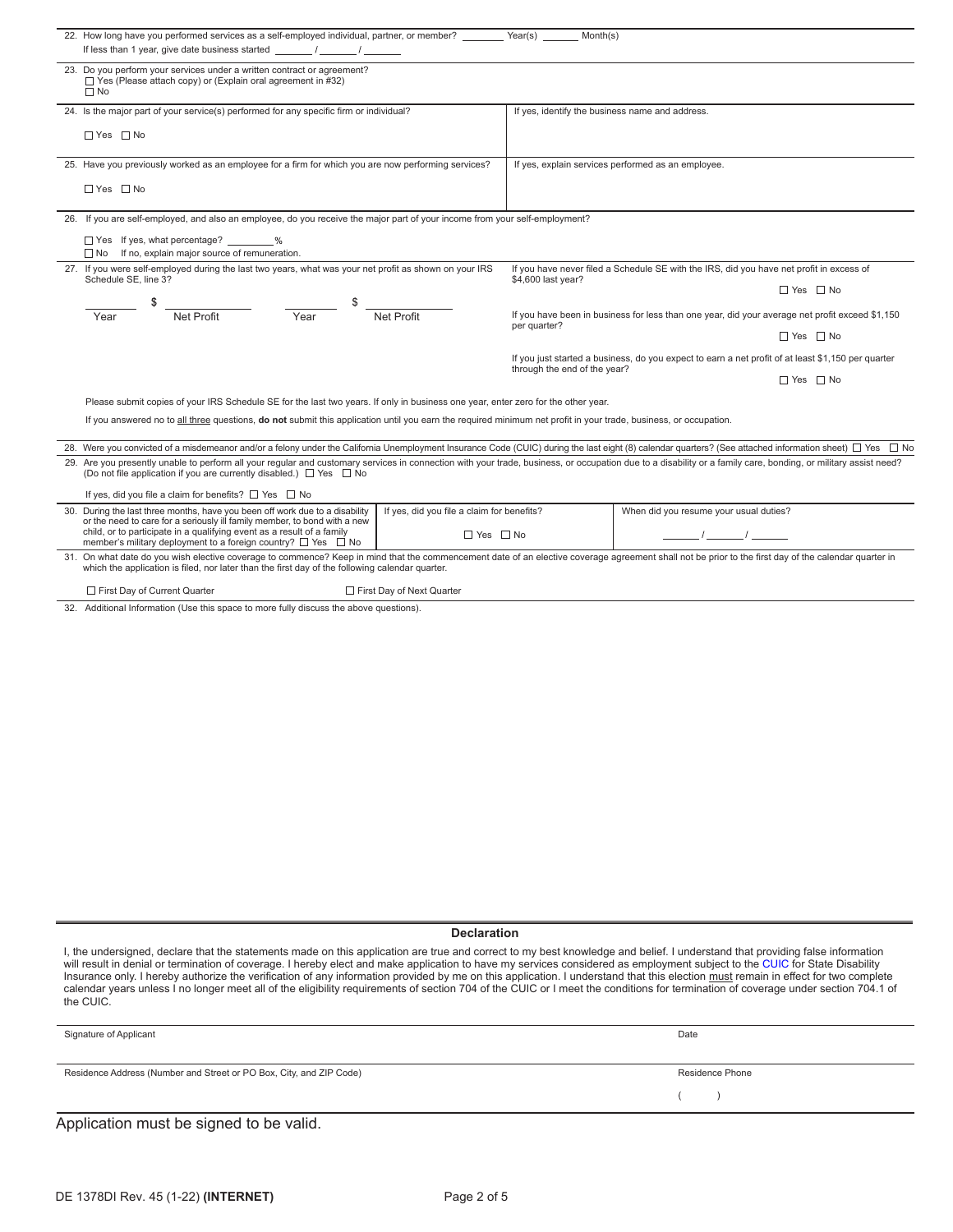# **Information Concerning Disability Insurance Elective Coverage\* Under Sections 708(b) and 708.5 of the California Unemployment Insurance Code**

#### *Do not send any payment with this application. Contributions are not payable in advance.*

You will receive a written notice of the approval or denial of your application.

If your elective coverage agreement is approved, instructions will be sent to you for filing your returns and paying the premiums due. Your agreement is subject to the requirements and conditions outlined below.

### *Please retain this page for reference.*

### **Persons Eligible to Elect Coverage**

- Section 708(b) of the California Unemployment Insurance Code ([CUIC](http://leginfo.legislature.ca.gov/faces/codes.xhtml)) (leginfo.legislature.ca.gov/faces/codes.xhtml) provides that an individual who is an employer under section 675 of the CUIC, or two or more individuals who have so qualified, may elect coverage. Each individual who applies must provide evidence of an annual net profit of at least \$4,600 or average \$1,150 per quarter if in business for less than one year.
	- Qualifying employers include sole proprietors, general partners, managing members of Limited Liability Companies (LLC) treated as sole-proprietors for federal income tax purposes, and members of LLCs treated as partnerships for federal income tax reporting purposes. It is not required that all active general partners or members be included in the election. An active general partnership also includes a husband and wife coownership in which both spouses are active in the operation and management of the business. Limited partners and corporate officers are considered to be employees subject to the compulsory provisions of the CUIC, the same as all other employees, and are not eligible to elect self-coverage.
- Section 708.5 of the CUIC provides that self-employed individuals who receive the major portion of their remuneration from the trade, business, or occupation in which they are self-employed, may elect coverage. Annual net profit must be at least \$4,600 or average \$1,150 per quarter if in business for less than one year.

#### **Conditions for Denial of Coverage**

Section 704 of the CUIC provides that an election under section 708(b) or section 708.5 of the CUIC shall not be approved if it is found that any of the following conditions exist:

- (a) The self-employed individual is currently unable to perform his or her regular and customary work due to injury or illness.
- (b) The employing unit or self-employed individual is not normally and continuously engaged in a regular trade, business, or occupation.
- (c) The employing unit or self-employed individual intends to discontinue the regular trade, business, or occupation within eight calendar quarters.
- (d) The regular trade, business, or occupation of the employing unit or self-employed individual is seasonal in its operations.
- (e) The major portion of the self-employed individual's remuneration is not derived from his or her trade, business, or occupation.
- (f) The self-employed individual is unable to provide a copy of his or her Internal Revenue Services (IRS) Schedule SE for the preceding year showing a net profit of at least \$4,600 or to certify to an average net profit of at least \$1,150 per quarter since becoming self-employed or for the preceding four quarters, whichever period is less.
- (g) The employing unit or self-employed individual has failed to make a return or to pay contributions within the time required, pursuant to the CUIC and there is an unpaid amount of contributions owing by the employing unit or self-employed individual.
- (h) Section 704(h) (1) and (2) of the CUIC: (1) A prior elective coverage agreement entered into pursuant to section 708 or 708.5 of the CUIC has been terminated by the department under section 704.1 of the CUIC or by means of a written application for termination as required by this division, and the individual has not completed a waiting period of 18 consecutive months from the date of termination. (2) The waiting period for reinstatement to the elective coverage program may be waived for any individual who becomes eligible for coverage after being terminated under paragraph (1), (2), (4), or (5) of subdivision (a) of section 704.1 of the CUIC, upon receipt by the department of an application for coverage to be effective the first day of the quarter in which the application is received.
- (i) The employing unit or any officer or agent of or person having charge of the affairs of the employing unit, or the selfemployed individual has been convicted within the preceding eight consecutive calendar quarters of any violation under Chapter 10 (commencing with section 2101 of the CUIC). For the purposes of this subdivision, a plea or verdict of

\*Includes Paid Family Leave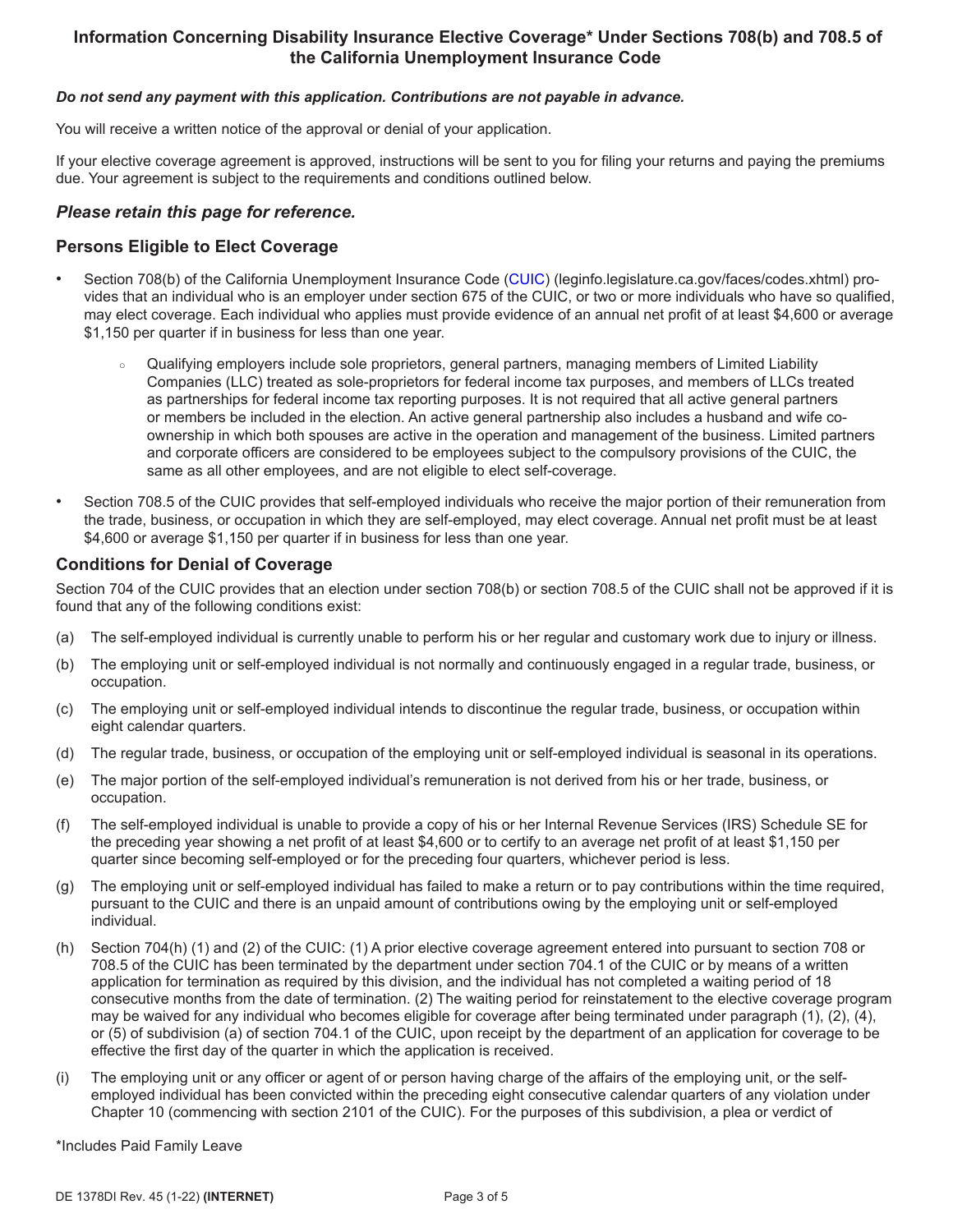guilty or a conviction following a plea of nolo contendere is deemed to be a conviction irrespective of whether an order granting probation or other order is made suspending the imposition of the sentence or whether sentence is imposed for execution thereof is suspended.

(j) For purposes of this section, IRS Schedule SE is defined as IRS Form 1040 Schedule SE, or in the case of statutory employees under the [Internal Revenue Code](https://www.law.cornell.edu/uscode/text/26) (law.cornell.edu/uscode/text/26), it shall be defined as [IRS Form 1040](https://www.irs.gov) (irs.gov) Schedule C, or the California Resident Income Tax Return, DE 540, when accompanied by [IRS Form W-2](https://www.irs.gov) (irs.gov).

Elections filed under section 708.5 of the CUIC are subject to verification by the Employment Development Department (EDD) that the individual is in fact self-employed rather than an employee of another individual or firm. If an individual filing an application for coverage under section 708.5 of the CUIC as a self-employed individual has any knowledge of a prior ruling issued by the EDD concerning his or her status, reference to such ruling should be made on the application form and, if possible, a copy of the ruling attached.

## **Cost of Coverage**

You will receive notification of the following year's premium rate, reportable income credits, and premiums payable with your fourth quarter premium notice. You may estimate the cost of coverage using form *Disability Insurance Elective Coverage (DIEC) Rate Notice and Instructions for Computing Annual Premiums* ([DE 3DI-I\)](https://edd.ca.gov/pdf_pub_ctr/de3dii.pdf) (PDF) (edd.ca.gov/pdf\_pub\_ctr/de3dii.pdf) or call the phone number shown on the front of your application for assistance.

### **Quarterly Report Required**

The *Quarterly Premium Notice for Disability Insurance Elective Coverage* ([DE 3DI](https://edd.ca.gov/pdf_pub_ctr/de3dii.pdf)) must be filed each quarter whether or not premiums are due. This notice is normally mailed by the last day of the calendar quarter. The DE 3DI and premiums are due on the first day of the following calendar quarter and become delinquent if not paid on or before the last day of that month. Failure to receive a DE 3DI does not relieve you of the responsibility to pay your premiums on time. Submitting the DE 3DI with disability information is not a claim for benefits. Contact your local Disability Insurance benefit office for claim information.

#### **Reportable Compensation**

Any adjustment of the reportable income credits and premiums due to Disability Insurance (DI) or Paid Family Leave (PFL) must be noted on the DE 3DI. If you have any questions regarding computing or adjusting the reportable income credits and premiums, please contact the Taxpayer Assistance Center at 1-888-745-3886.

### **Benefit Eligibility**

The EDD determines eligibility for DI and PFL benefits pursuant to the CUIC and authorized regulations. **Generally, a minimum of several months must elapse from the commencement date of coverage before a valid claim may be filed based solely on income credits reportable under your election.** Eligibility is dependent on a number of factors including: proof of a claimant's eligibility, filing of a timely claim for benefits, and filing and payment of all required reports and amounts due. Weekly DI or PFL benefits are payable under elective coverage regardless of whether the claimant continues to receive any compensation from his or her business.

DI provides benefits to individuals who take time off of work due to their own non-work-related disability. Disability is defined as an illness or injury, either physical or mental, which prevents you from performing your regular and customary work. Disability also includes elective surgery, pregnancy, childbirth, or other related medical conditions. DI may cover both work related and non-workrelated injuries and illnesses. For DI benefits and eligibility, see the pamphlet *Disability Insurance Provisions* ([DE 2515\)](https://edd.ca.gov/pdf_pub_ctr/de2515.pdf) (PDF) (edd.ca.gov/pdf\_pub\_ctr/de2515.pdf) or contact your DI field office at 1-800-480-3287.

PFL provides benefits to individuals who need to take time off work to:

- Care for a seriously ill family member (child, parent, parent-in-law, grandparent, grandchild, sibling, spouse, or registered domestic partner).
- Bond with a new child entering the family by birth, adoption, or foster care placement.
- Participate in a qualifying event because of a family member's (spouse, registered domestic partner, parent, or child) military deployment to a foreign country.
	- Deployment is defined as covered active duty, a call or notice of impending covered active duty, or a rest and recuperation leave from covered active duty.
	- A qualifying event is any military event or an essential need resulting from the family member's deployment to a foreign country.

For information on PFL benefits and eligibility, refer to brochure *Paid Family Leave* [\(DE 2511](http://edd.ca.gov/pdf_pub_ctr/de2511.pdf)) (PDF) (edd.ca.gov/pdf\_pub\_ctr/ de2511.pdf) or call PFL at 1-877-238-4373